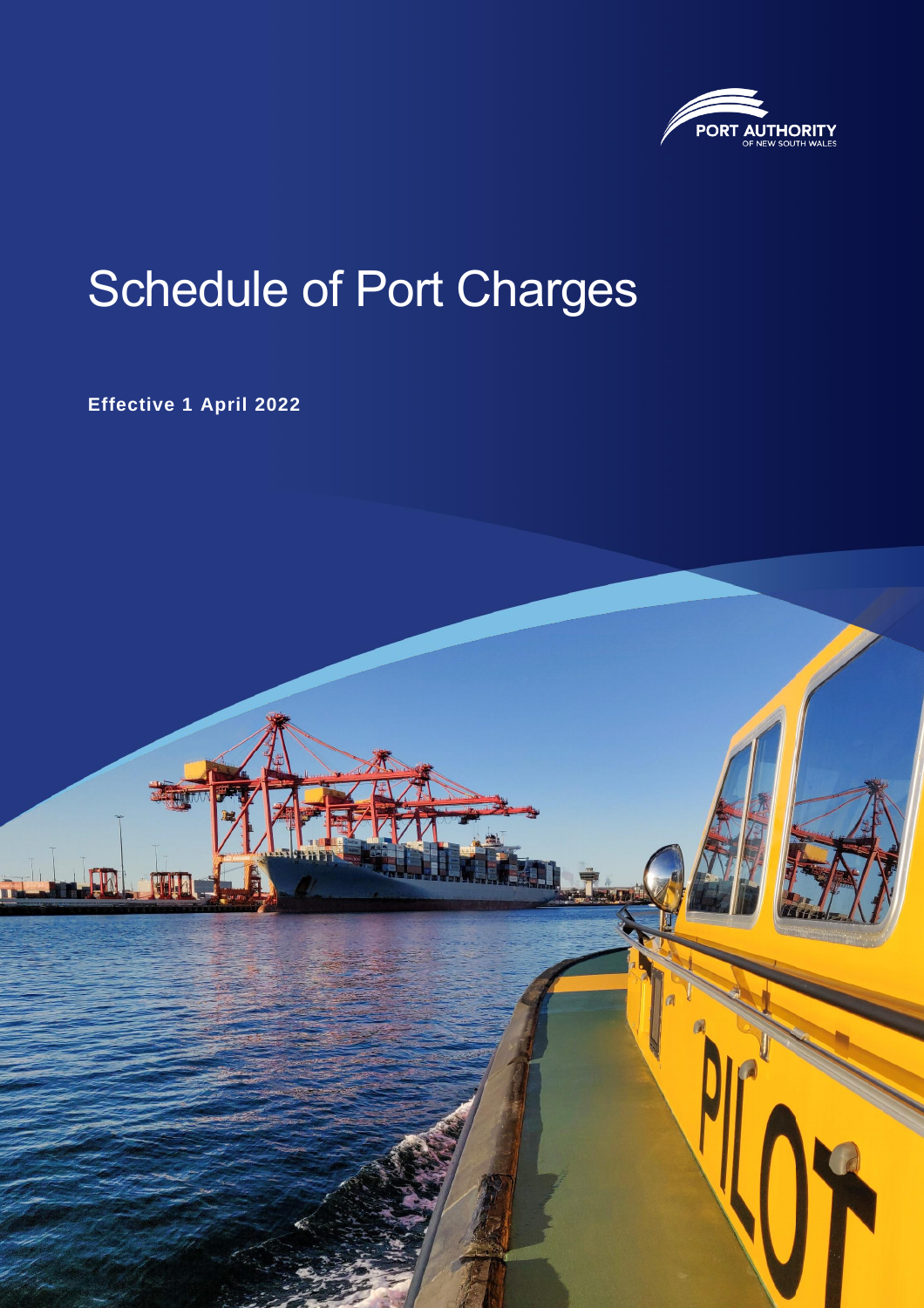## **2.3 Newcastle Harbour**

## 2.3.1 Pilotage charge

| <b>Fixed Pilotage Charge</b><br>(Per Movement)    | <b>GST</b> exclusive | <b>GST</b> | <b>GST</b> inclusive |
|---------------------------------------------------|----------------------|------------|----------------------|
| <b>Boarding Fee</b>                               | \$1,852.95           | \$185.30   | \$2,038.25           |
| <b>Variable Pilotage Charge</b><br>(Per Movement) | <b>GST</b> exclusive | <b>GST</b> | <b>GST</b> inclusive |
| Pilotage In/Out - TIER I<br>1 to 8,000 GT         | \$844.28             | \$84.43    | \$928.71             |
| Pilotage In/Out - TIER II<br>8,001 to 34,000 GT   | \$0.0261             | \$0,0026   | \$0.0287             |
| Pilotage In/Out - TIER III<br>34,001 to 55,000 GT | \$0.0388             | \$0,0039   | \$0.0427             |
| Pilotage In/Out - TIER IV<br>$> 55,000$ GT        | \$0.0145             | \$0,0015   | \$0.0160             |

| <b>Minimum Pilotage Charge</b><br>(Per Movement) | <b>GST</b> exclusive | <b>GST</b> | <b>GST</b> inclusive |
|--------------------------------------------------|----------------------|------------|----------------------|
| Minimum Fee <sup>(1)</sup>                       | \$2,697.23           | \$269.72   | \$2,966.95           |
| <b>Other Pilotage Charges</b>                    | <b>GST</b> exclusive | <b>GST</b> | <b>GST</b> inclusive |
| Harbour Movement <sup>(2)</sup>                  | \$2,697.23           | \$269.72   | \$2,966.95           |
| Pilotage Deferrals<br>In/Out <sup>(2)</sup>      | \$2,697.23           | \$269.72   | \$2,966.95           |

(1) In the event that the total pilotage charge per movement results in a price less than \$2,966.95 (GST inclusive), then the minimum pilotage charge will apply; (2) In the event of operational or safety circumstances, Port Authority of New South Wales may, at its absolute discretion, waive the charge

### **Price methodology**

| <b>Pilotage Charge per Movement</b> | <b>Boarding Fee</b><br>(GST exclusive)                                                                                                                      | <b>Variable Pilotage Charge</b><br>(GST exclusive) | <b>Location Sector</b> |
|-------------------------------------|-------------------------------------------------------------------------------------------------------------------------------------------------------------|----------------------------------------------------|------------------------|
| Example 1: 37,000 GT                | \$1,852.95                                                                                                                                                  | TIER I, TIER II, TIER III                          | West Basin             |
| Calculation                         | $$1852.95 + [844.28 + ((34,000-8,000)*0.0261) + ((37,000-34,000)*0.0388)]$ <sup>*</sup> 1.00 =<br>\$3,492.23                                                |                                                    |                        |
| Example 2: 70,000 GT                |                                                                                                                                                             | TIER I, TIER II, TIER II, TIER IV                  | Dyke                   |
| Calculation                         | $$1,852.95 + [844.28 + ((34,000-8,000)*0.0261) + ((55,000-34,000)*0.0388) + ((70,000-34,000)*0.0388)$<br>$55,000$ <sup>*</sup> \$0.0145)]*1.20 = \$4,919.17 |                                                    |                        |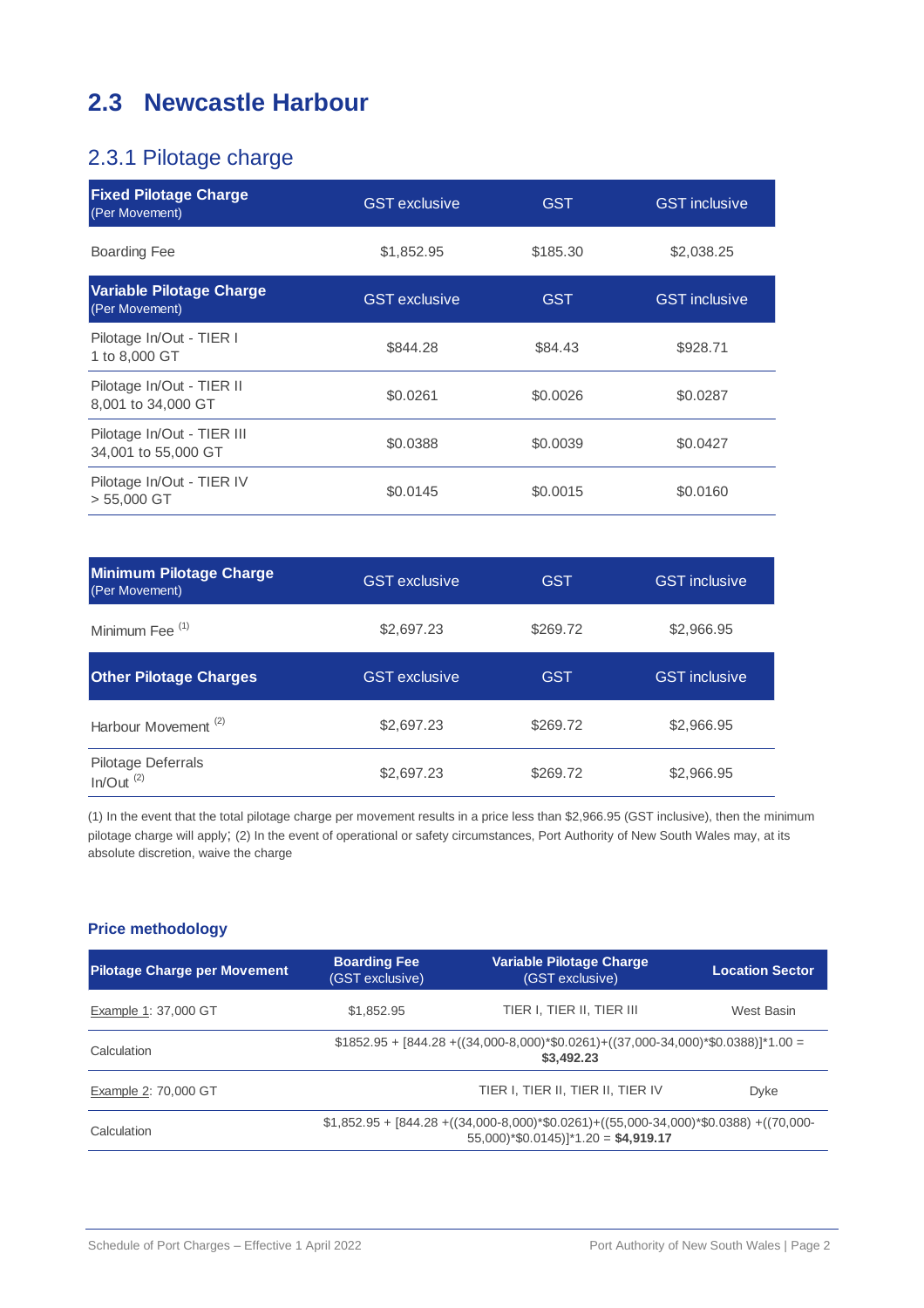#### **Location sectors**

Newcastle is a river port located approximately 10k away from the ocean to its furthest navigable point. For this reason, pilotage charges in Newcastle have a multiplier value based on the location of the berth within the river, which reflects both the distance a pilot needs to travel and the time a pilot is required when boarding/deboarding a vessel.

| <b>Location Sectors</b>   | <b>Location Code</b>        | <b>Location Multiplier</b> |
|---------------------------|-----------------------------|----------------------------|
| Entrance                  | <b>T1, TB, QW</b>           | 0.50                       |
| <b>West Basin</b>         | CAR, E1, E2, W1, W3, W4, SP | 1.00                       |
| Lower Dyke                | CH, D1, D2                  | 1.10                       |
| Dyke                      | D4, D5                      | 1.20                       |
| Koor Gc                   | K2, K3, M4, M6              | 1.20                       |
| Koor Coal                 | K4, K5, K6, K7, K8, K9, K10 | 1.40                       |
| Mayfield                  | M7                          | 1.40                       |
| <b>Future Development</b> | T4                          | 1.60                       |
| North Arm                 | <b>EGLO</b>                 | 0.97                       |
| Tomago                    | <b>TOM</b>                  | 3.87                       |

Below are the location sectors with their respective berth codes and location values.